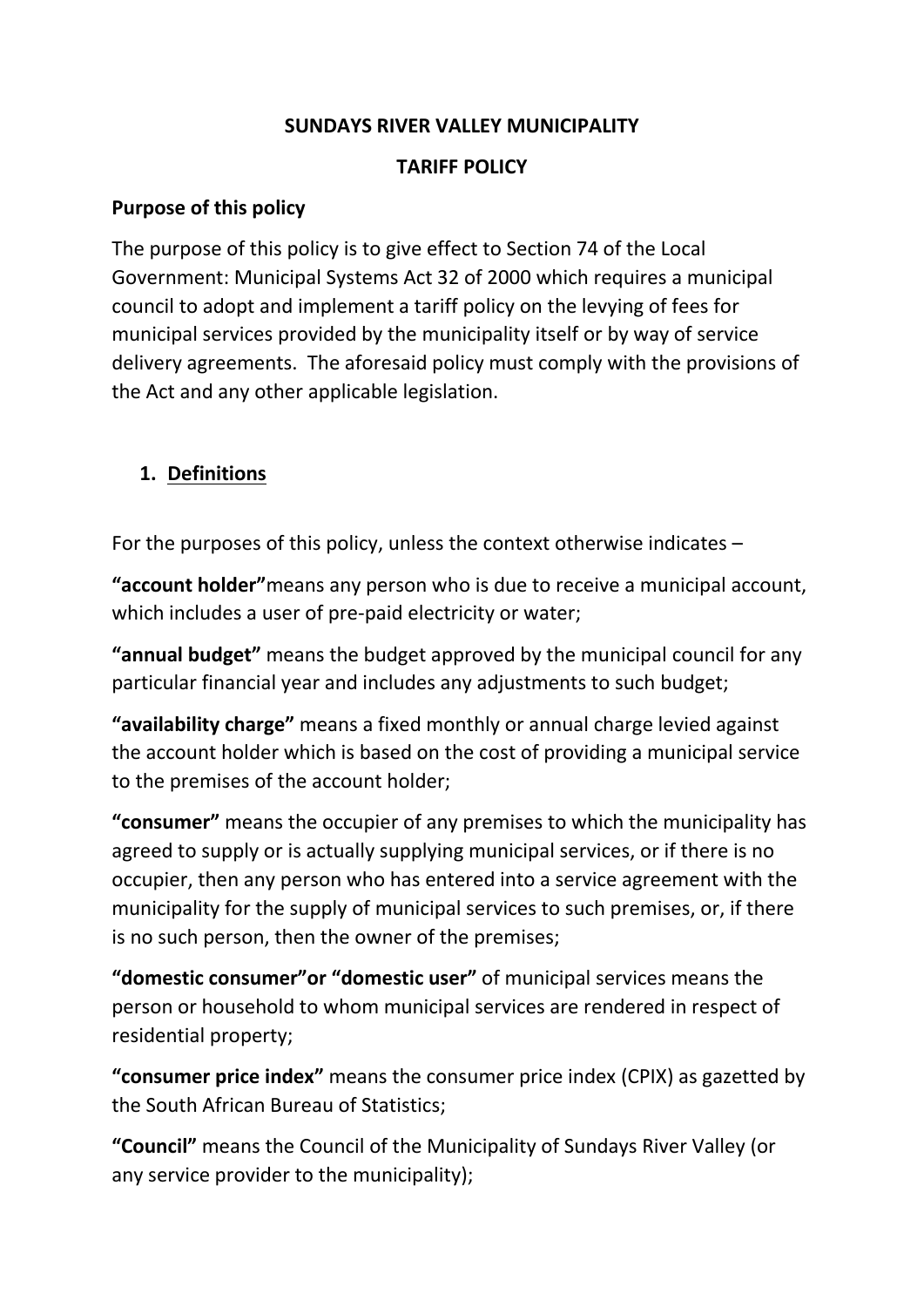**"indigent debtor"** means an indigent debtor registered in the municpality's register of indigent debtors;

**"major services"** means those services contemplated in paragraph 2(e) of this policy;

**"minor tariffs"** means all tariffs, charges, fees, rentals or fines levied or imposed by the municipality in respect of services, other than major services provided, and includes services incidental to the provision of the major services;

**"municipal manager"** means the person appointed by the municipality in terms of Section 82 of the Municipal Structures Act, 1998 and includes any person;

- **(a)** Acting in such position; and
- **(b)**to whom the municipal manager has delegated any power, function or responsibility in as far as it concerns the execution of those powers, functions or duties;

**"municipal service"** means a service that a municipality in terms of its powers and functions provides or may provide to or for the benefit of the local community irrespective of whether-

such a service is provided, or to be provided, by the municipality through an internal mechanism contemplated in Section 76 of the Municipal Systems Act, 2000 or by engaging an external mechanism contemplated in the said Section 76; and

fees, charges or tariffs are levied in respect of such a service or not;

**"municipal tariff"** means a tariff for services which the municipality sets for the provision of a service to the local community, such as a tariff set for major services or a minor tariff, and includes a surcharge on such service;

**"tariffs for major services"** means tariffs set for the supply and consumption or usage of major services.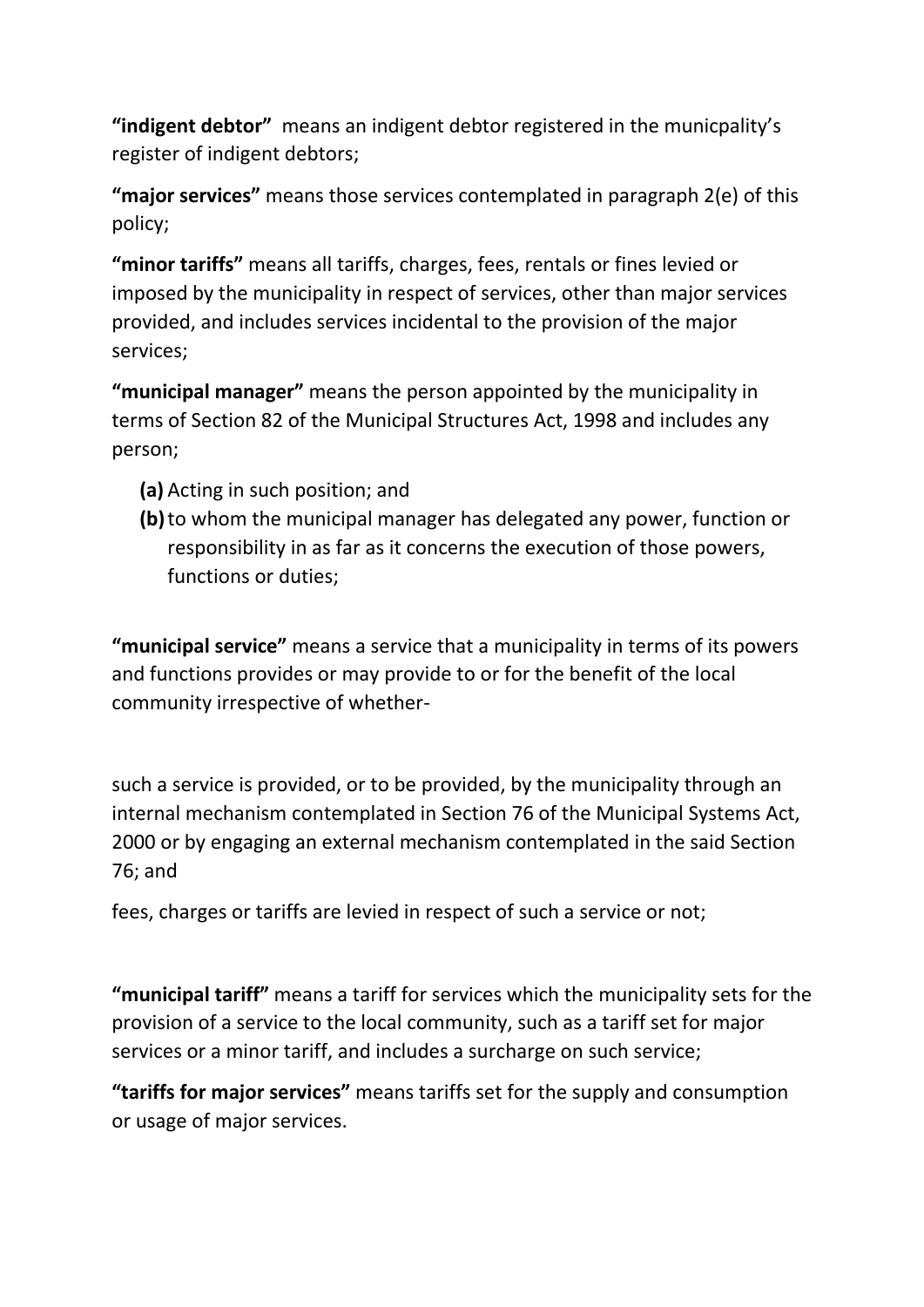# **2. General principles**

- **(a)** The municipality adopts, subject to subparagraph 1, paragraphs 4.1(c)(iii) and (iv) and 4.2(e)(iv), a two-part tariff structure consisting of a fixed availability charge coupled with a charge based on consumption;
- **(b)**In setting its annual tariffs, the municipality must, at all times, take due cognisance of the –
	- **(i)** Tariffs applicable elsewhere in the economic region; and
	- **(ii)** The impact which its own tariffs may have on local economic development;
- **(c)** With the exception of the indigent relief measures approved by the municipality, service tariffs imposed by the municipality should be viewed as user charges and not as taxes, and the ability of the relevant occupant or user of the services to which such tariffs relate, to pay for such service should not be considered as a relevant criterion;
- **(d)** The municipality must ensure that its tariffs are uniformly and fairly throughout the municipal area;
- **(e)** Tariffs for the following services rendered by the municipality, must as quick as possible recover the expenses associated with the rendering of service concerned, and, where feasible, generate a surplus as determined in each annual budget;
	- **(i)** Supply of electricity;
	- **(ii)** Supply of water;
	- **(iii)** Sanitation services, including sewerage and waste water disposal services; and
	- **(iv)** Refuse (solid waste) removal services;
- **(f)** The tariff, which a particular consumer or user pays, must be related to the standard of service received and the quantity in particular service used or consumed;
- **(g)** The municipality must annually review its indigent relief measure and must set out the –
	- **(1)** Municipality's cost recovery policy in respect of the tariffs and levies on registered indigents; and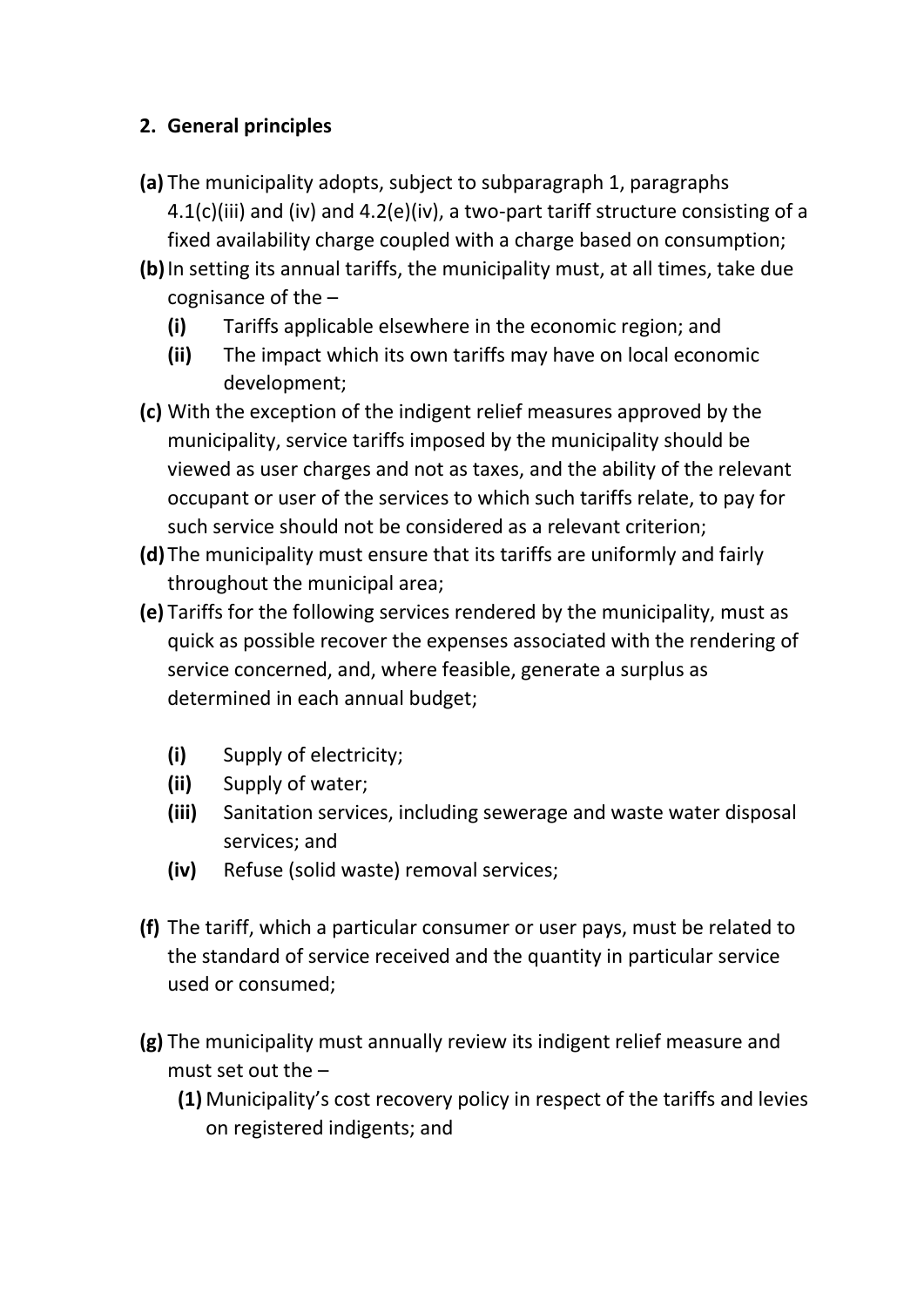- **(2)** The implications of such policy for the tariffs which it impose on other users and consumers in the municipal region;
- **(h)(1)** The municipality's tariff policy must be transparent;
	- (3) The extent to which there is cross-subsidisation between categories of consumers or users must be evident to all consumers or users of the service in question;
- **(i)** The municipality undertakes to
	- **(1)** Ensure that its tariffs are explained to and understood consumers and users affected by this policy;
	- **(2)** Render its services cost effectively in order to ensure the possible cost of service delivery;
- **(j)** In the case of the directly measurable services, namely electricity and water, the consumption of such services must be properly metered by the municipality and meters must be read, wherever circumstances reasonably permit, on a monthly basis, and the charges levied on consumers must be proportionate to the quantity of the service which they consume;
- **(k)** In considering the costing of its water, electricity and sewerage services, the municipality must take due cognisance of the high capital cost of establishing and expanding such services and of the resultant high fixed costs, as opposed to variable costs of operating these services;
- **(l) (1)** The municipality's tariffs for electricity services are determined to ensure that those consumers who are mainly responsible for peak demand and accordingly for the incurring by the municipality of the associated demand charge from Eskom, bear the costs associated with these charges;

(ii)For those purposes of subparagraph (i), the municipality must install demand meters to measure the maximum demand of such consumers during certain periods;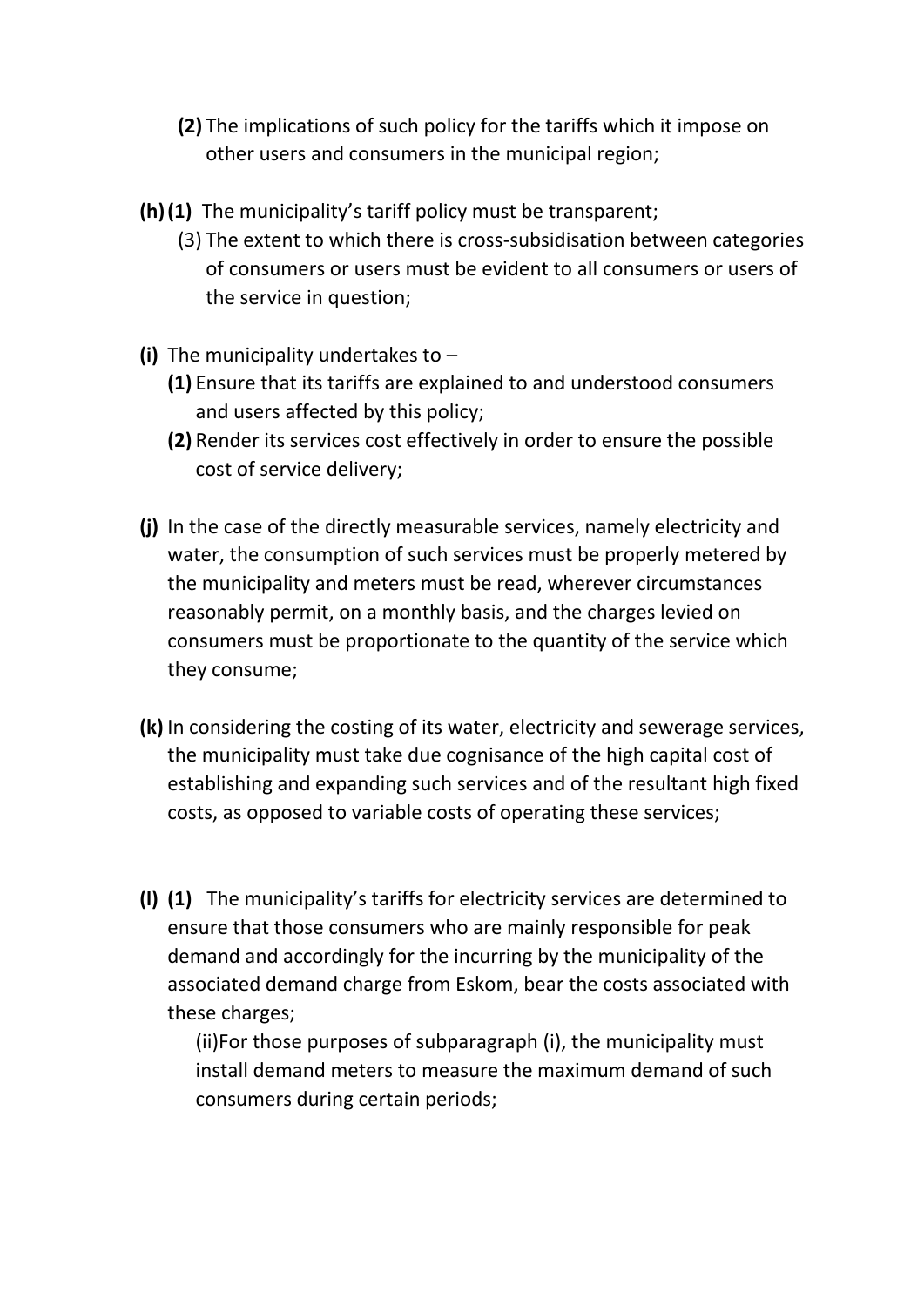**(3)** Such consumers must pay the relevant demand charge as well as a service charge directly related to their actual consumption of electricity during the relevant metering period.

# **3. Calculation of tariffs for major services**

In order to calculate the tariffs which must be charges for the supply of the services contemplated in paragraph 2(e), the municipality must identify all the costs of operation of the undertakings concerned, including specifically the following:

- **(a)** Cost of bulk purchases in the case of water and electricity;
- **(b)**Distribution costs;
- **(c)** Distribution losses in the case of electricity and water;
- **(d)**Depreciation expenses;
- **(e)** Maintenance of infrastructure and other fixed assets;
- **(f)** Administration and service costs, including
	- (i) Service charges levied by other departments such as finance, human resources and legal services;
	- (ii) Reasonable general overheads, such as the costs associated with the office of the municipal manager;
	- (iii) Adequate contributions to the provisions for bad debt or obsolescence of stock, and
	- (iv) All other ordinary operating expenses associated with the concerned including, in the case of the electricity service, the providing street lighting in the municipal area, and

**(g)** The cost of indigent relief measures.

# **4. Structure of tariffs**

- **(a)** The municipality may-
	- (1) Determine the kilowatt-hours of electricity per month and kilolitres of water which will be provided free of charge to consumers who has registered as an indigent in terms of the municipality's indigent relief policy, and
	- (2) Consider relief in respect of the tariffs for sewerage and waste removal for such registered indigent to the extent that the council deems such relief affordable in terms of each annual budget. Such relief may however, not be less than a discount as determined by the municipality;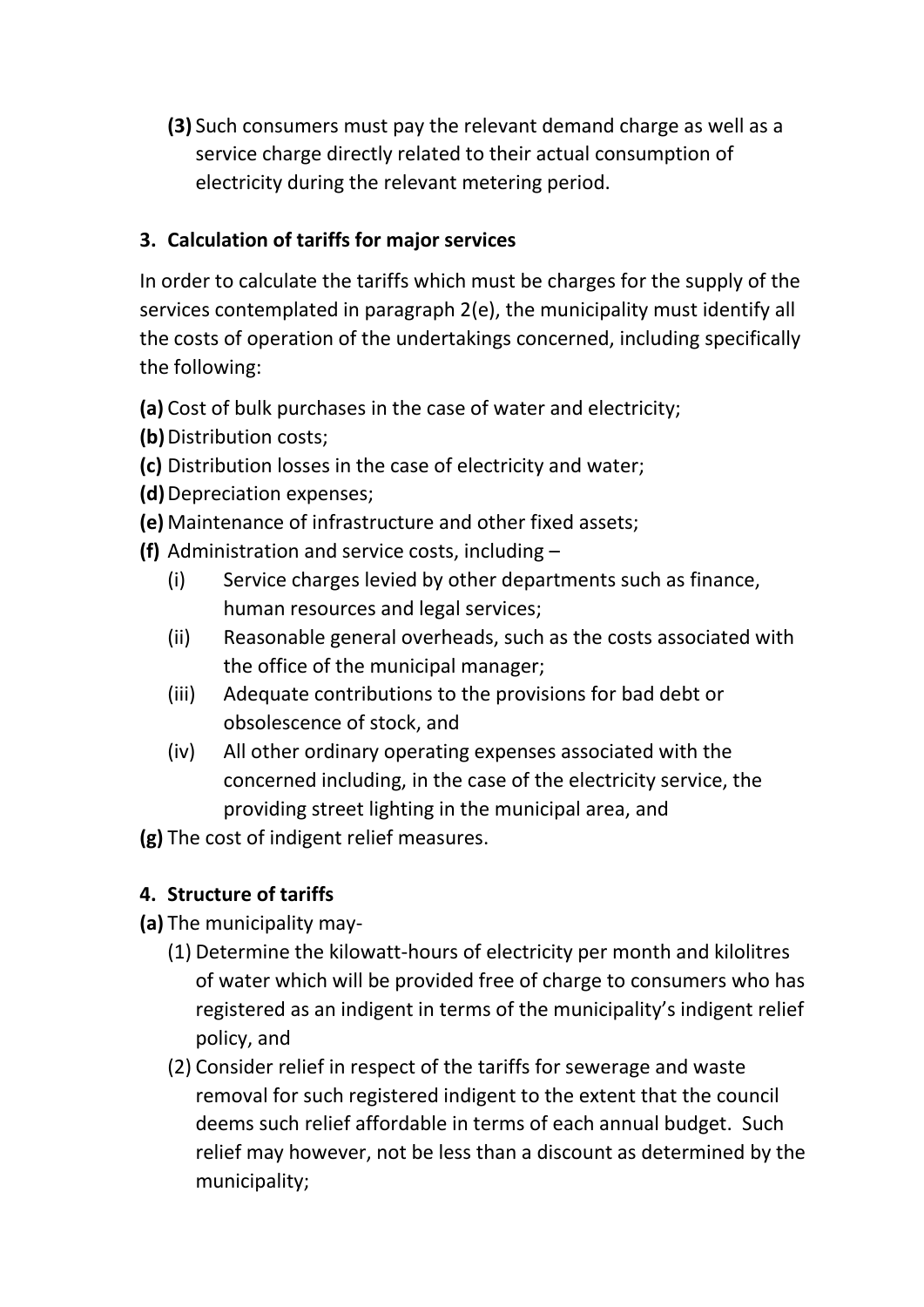**(b)** The tariff for a pre-paid meter may differ from the ordinary consumption tariff levied on the category of consumer concerned, and no availability charge is levied on a property where a pre-paid meter has been installed.

# **4.1 Electricity tariffs**

- **(a)** The various categories of electricity consumers, as set out in subparagraph (c), are charged at the applicable tariffs, as approved by the municipality in each annual budget;
- **(b)** Tariff adjustments are effective in respect of July accounts each year;
- **(c)** Categories of consumers and charges are as follows:
	- **(1)** With the exception of a registered indigent, a consumer must be billed for all the electricity consumed at the tariff applicable per category in which the particular consumer falls;
	- **(2)** The tariff for domestic consumption of electricity may not exceed such percentage, per kilowatt-hours, as determined by the municipality, of the tariff applicable to other consumers, and all other consumers, including businesses, industries and institutional consumers, must pay the same tariff per kilowatt-hour;
	- **(3)** A domestic electricity consumer of the municipality who is registered as an indigent with the municipality must receive free the amount of kilowatt-hours of electricity as determined in terms of paragraph 4(a)(i);
	- **(4)** A domestic electricity consumer other than a registered indigent and sub-economic (Government Subsidised Housing) consumer must, additionally, be billed an availability charge per meter installed;
	- **(5)** A commercial, industrial and other non-domestic property must, additionally, be billed a monthly availability charge per meter installed and, where applicable, a demand charge appropriate to its respective levels of consumption.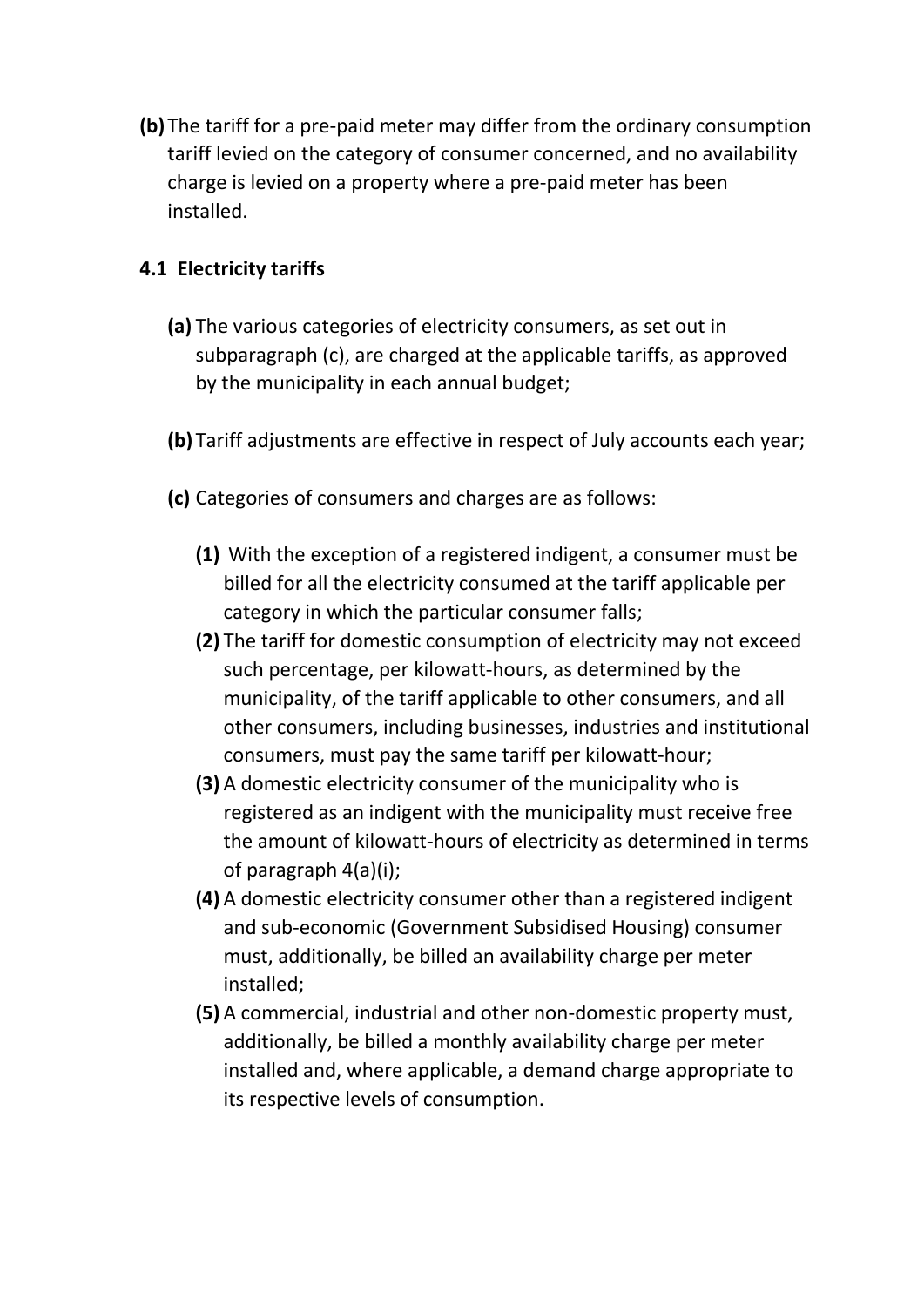## **4.2 Water tariffs**

- **(a)** The categories of water consumers as set out in subparagraph (e), are charged at the applicable tariffs, as approved by the municipality in each annual budget;
- **(b)** Tariff adjustments are effective in respect of July accounts each year;
- **(c)** The tariff levied for domestic consumption of water escalates according to the volume of water consumed and will be based on a monthly consumption as determined by the municipality;
- **(d)** The tariff for non-domestic water consumption is based on a single tariff per kilolitre consumed, irrespective of the volume of consumption concerned;
- **(e)** Categories of consumers and charges are as follows:
	- (1) A domestic water consumer registered as an indigent with the municipality must receive free the first six kilolitre of water consumed per month. Thereafter, a tariff as determined by the municipality is applicable on metered water consumption;
	- (2) All other domestic consumers are charged for actual water consumption at a stepped tariff per kilolitre as determined by the municipality;
	- (3) The tariff applicable to domestic consumption of water may not exceed such percentage per kilolitre as determined by the municipality, of the tariff applicable to other consumers and all other consumers, including businesses, industries and institutional consumers, must pay the tariff as contemplated in subparagraph (d);
	- (4) An availability charge per water meter, as determined by the municipality , is charged on a water consumer.

## **4.3 Refuse removal tariff**

- **(a)** The categories of refuse removal users as set out in subparagraph (c) are charged at the applicable tariffs, as approved by the municipality's annual budget;
- **(b)** Tariff adjustments are effective in respect of July accounts each year;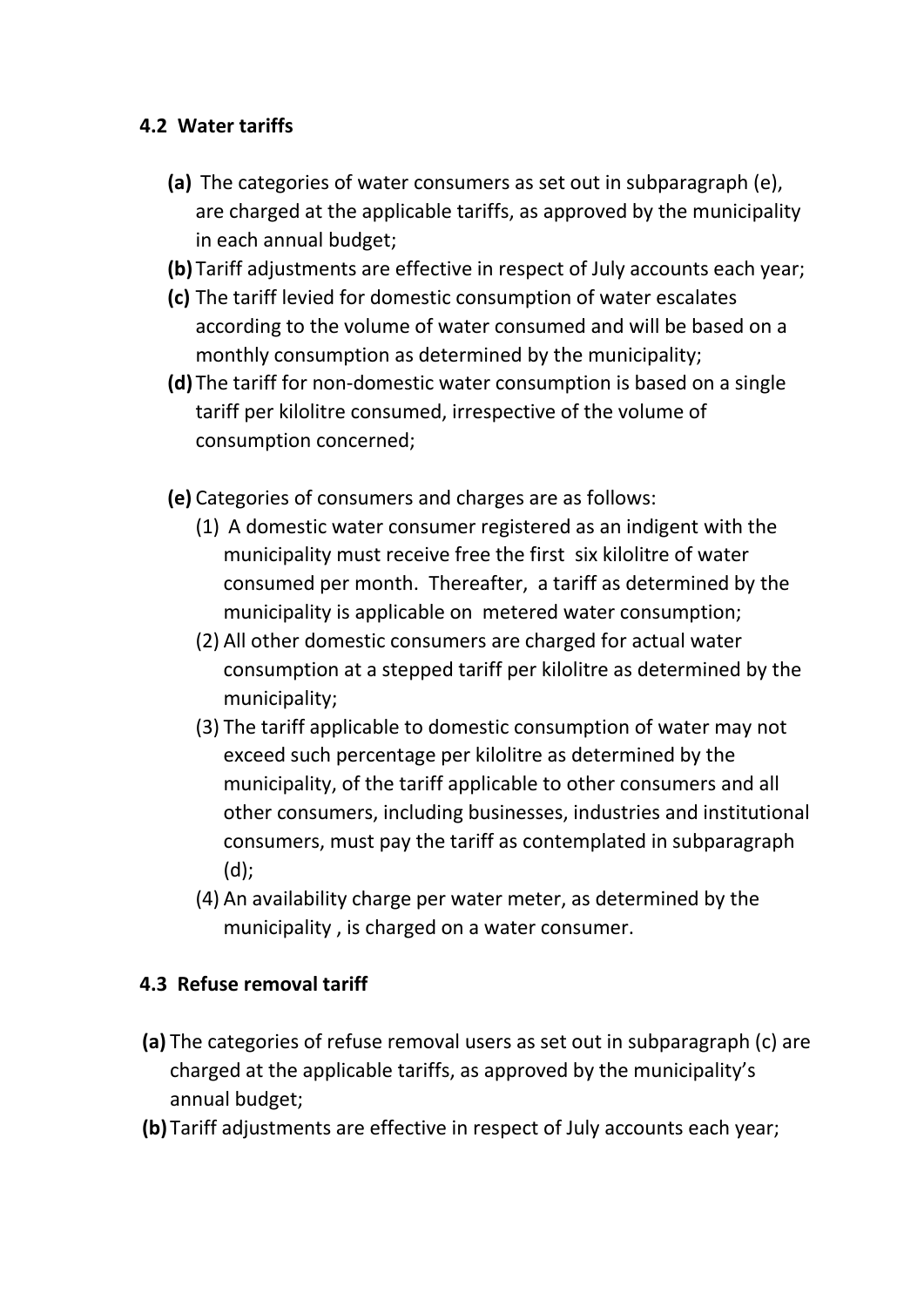- **(c)** A separate fixed monthly refuse removal charge applies to each of the following categories of users, based on the costs of the service concerned:
	- **(1)** Domestic and other users, where refuse is removed by the municipality once weekly, and
	- **(2)** Business and other users, where refuse is removed by the municipality twice weekly;
	- **(3)** Business and other users, where refuse is removed by the municipality thrice weekly, and
	- **(4)** Business and other bulk consumers;
- **(d)**A registered indigent may receive a discount on the charge referred to in this paragraph in a percentage as the municipality deems affordable when approving each annual budget, provided such discount is not be less than billed as a refuse removal charge.

## **4.4 Sewerage tariff**

- **(a)** The categories of sewerage users as set out in subparagraph (c) are charged per month at the applicable tariff as approved by the municipality in each annual budget;
- **(b)** Tariff adjustments are effective in respect of July accounts each year
- **(c)** Categories of users and charges are:
	- **(1)** An availability charge is charged per month or annually for an undeveloped erf, irrespective of its permitted or intended use;
	- **(2)** A fixed monthly charge based on the costs of the service, is charged for bucket removal for a domestic user. A registered indigent may, however, receive such discount on this charge as the municipality deems affordable when approving each annual budget, which discount may not be less than the percentage, as determined by the municipality, of the monthly amount billed for this service;
	- **(3)** A fixed monthly charge based on the costs of the service is charged for a domestic user. A registered indigent may, however, receive such discount on this charge as the municipality deems affordable when approving each annual budget. Such discount may, however not be less than the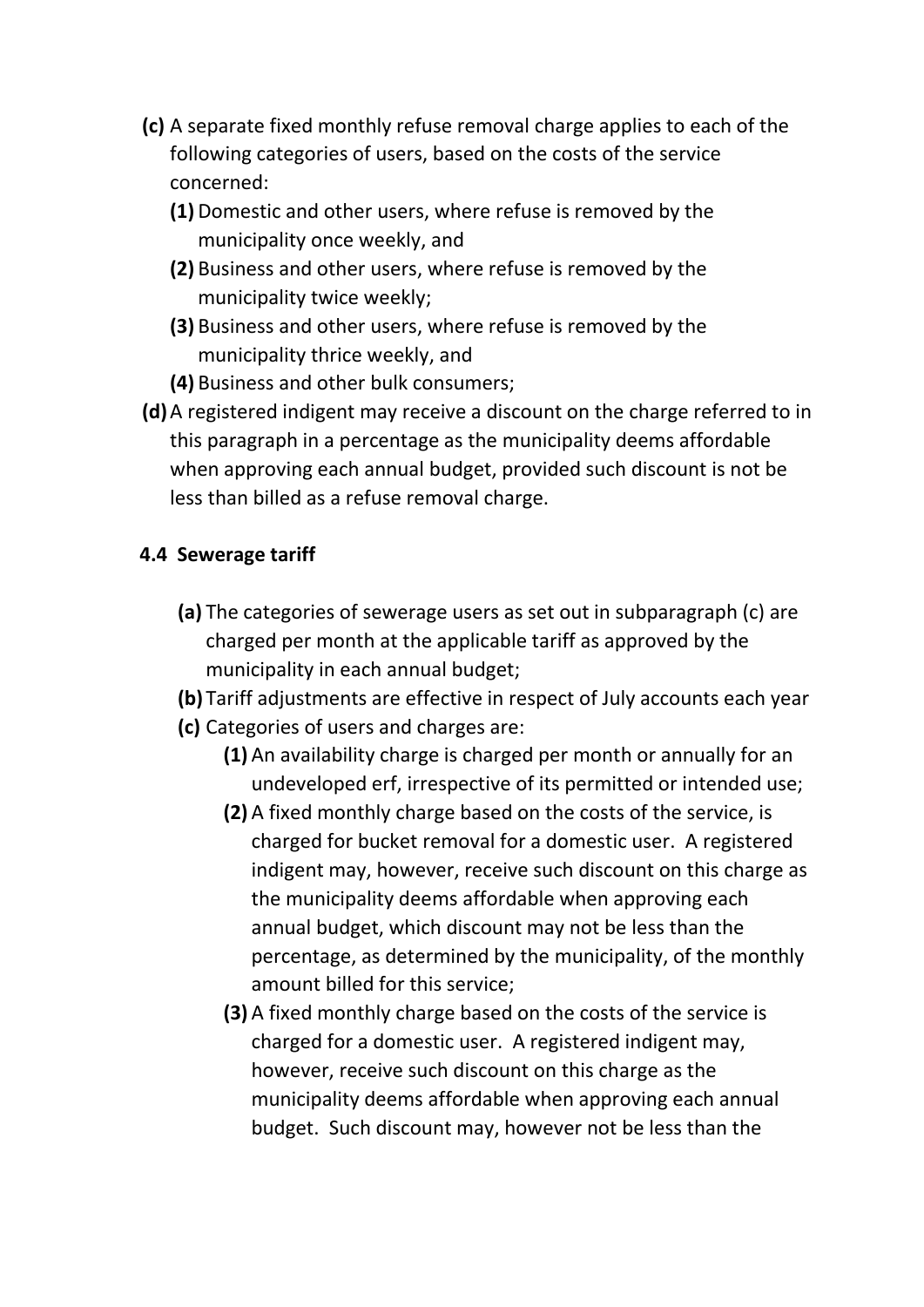percentage, as determined by the municipality, of the monthly amount billed for this service;

- **(4)** A fixed monthly charge is based on the costs of the service per werage point or toilet is charged to all businesses, industries and institutional users;
- **(5)** A charge, based on the costs of the service to empty a septic tank, will be levied for each visit to empty a septic tank on the premises of a person requiring such service.

## **5. Minor tariffs**

- **(a)** All minor tariffs are standardised within the municipal region.
- **(b)**All minor tariffs are approved by the municipality in each annual budget and are, when deemed appropriate by the municipality, subsidised by property rates and general revenues, particularly when the –
	- (1) Tariffs prove uneconomical when charged to cover the cost of the service concerned;
	- (2) Costs cannot be determined accurately; or
	- (3) Such tariff is designed purely to regulate rather than finance the use of the particular service or amenity;
- **(c)** Unless there are compelling reasons why such adjustment should not be effected, all minor tariffs over which the municipality has full control, and which are not directly related to the cost of a particular services are adjusted annually at least in accordance with the prevailing consumer price index;
- **(d)** The following services are subsidised services, and the tariffs levied cover 50%, or as near as possible to 50%, of the annual operating expenses budgeted for the service concerned:
	- **(1)** Burial services and the provision of cemeteries; and
	- **(2)** The provision of municipal sports facilities for use against a fee;
- **(e)** The following services are considered as being community services, and no tariffs are levied for their use:
	- (1) A municipal swimming pool;
	- (2) A municipal museum and art gallery;
	- (3) The disposal of garden refuse at the municipal disposal site;
	- (4) A municipal reference library;
	- (5) A municipal lending library, except for fines determined;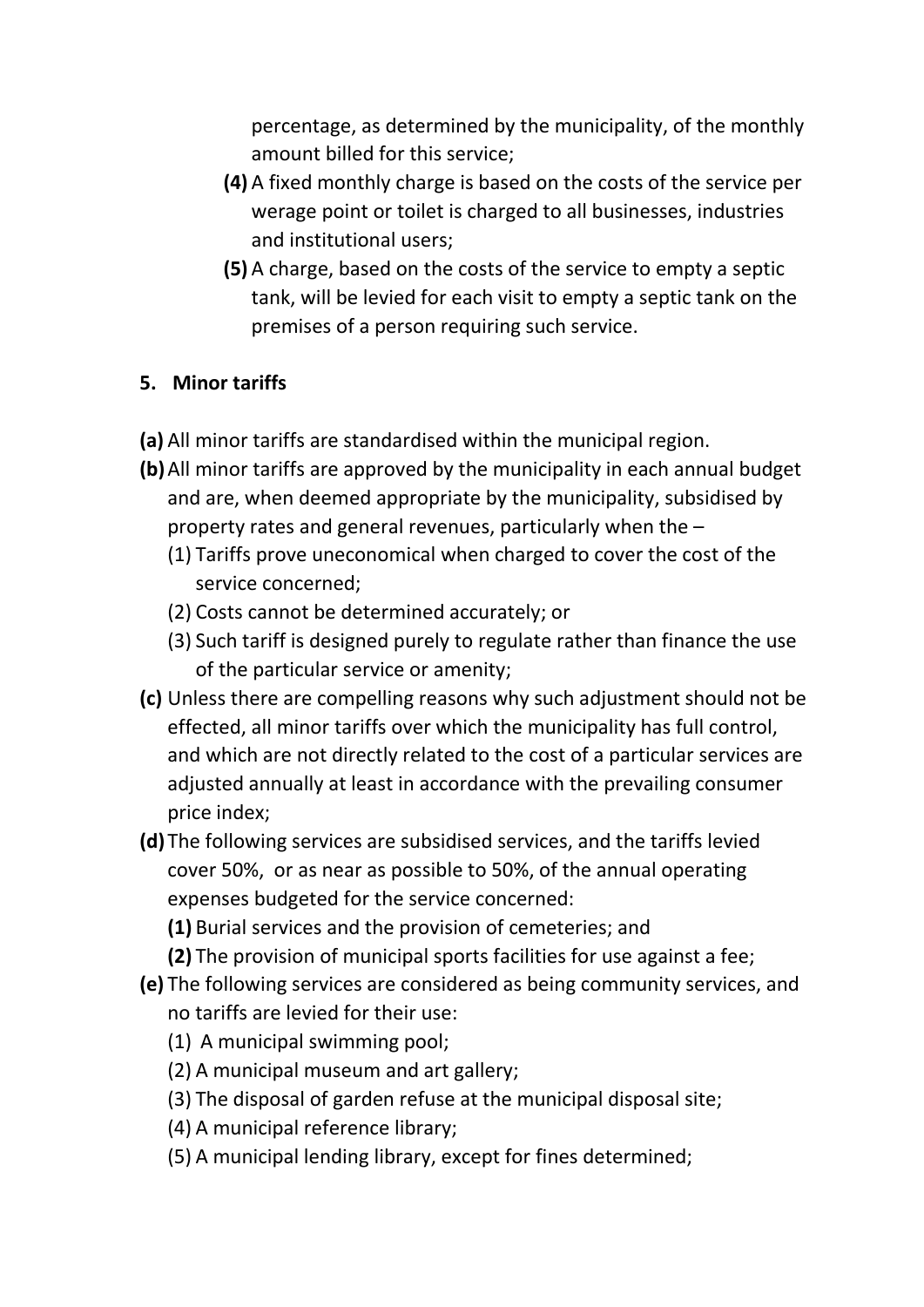- (6) A municipal botanical garden, other park or open space;
- **(f)** The following services are considered as being economic services, and the tariffs levied cover 100%, or as near as possible to 100%, of the budgeted annual operating expenses of the service concerned:
	- **(1)** The maintenance of graves, gardens of remembrance and crematoria against payment of a fee;
	- **(2)** The availability of a house against payment of a housing rental;
	- **(3)** Subject to paragraph (6), the use of a municipal hall and municipal premises against payment of a fee;
	- **(4)** The approval of a building plan against payment of a fee;
	- **(5)** The selling of-
		- **(1)** Plastic refuse bags;
		- **(2)** The selling of refuse bins, or
		- **(3)** Livestock and plants
		- **(4)** The cleaning of stands against payment of a fee;
		- **(5)** The connection of electricity, water and sewerage against payment of a connection fee;
		- **(6)** The making of photo copies against payment of a fee; and
		- **(7)** The issuing of a clearance certificate against payment of a fee.
- **(g)** The following charges and tariffs are considered as regulatory or punitive, and are determined as appropriate in each annual budget:
- **(1)** Fines for lost or overdue library books;
- **(2)** Advertising sign fees;
- **(3)** Pound fees;
- **(4)** Disconnection and reconnection fees of electricity and water;
- **(5)** Penalty and other charges imposed in terms of the municipality's credit control and debt collection policy, and
- **(6)** Penalty charges for the submission of dishonoured, stale, post dated or otherwise unacceptable cheques.

## **6. Lease of municipal premises**

- **(a)** The lease of a municipal property must be dealt with in terms of the Municipality's Supply Chain Management Policy or Regulations;
- **(b)**If the Municipal Manager is satisfied, in the case of a rental for the use of a municipal hall and premises, that the hall or premises is required for